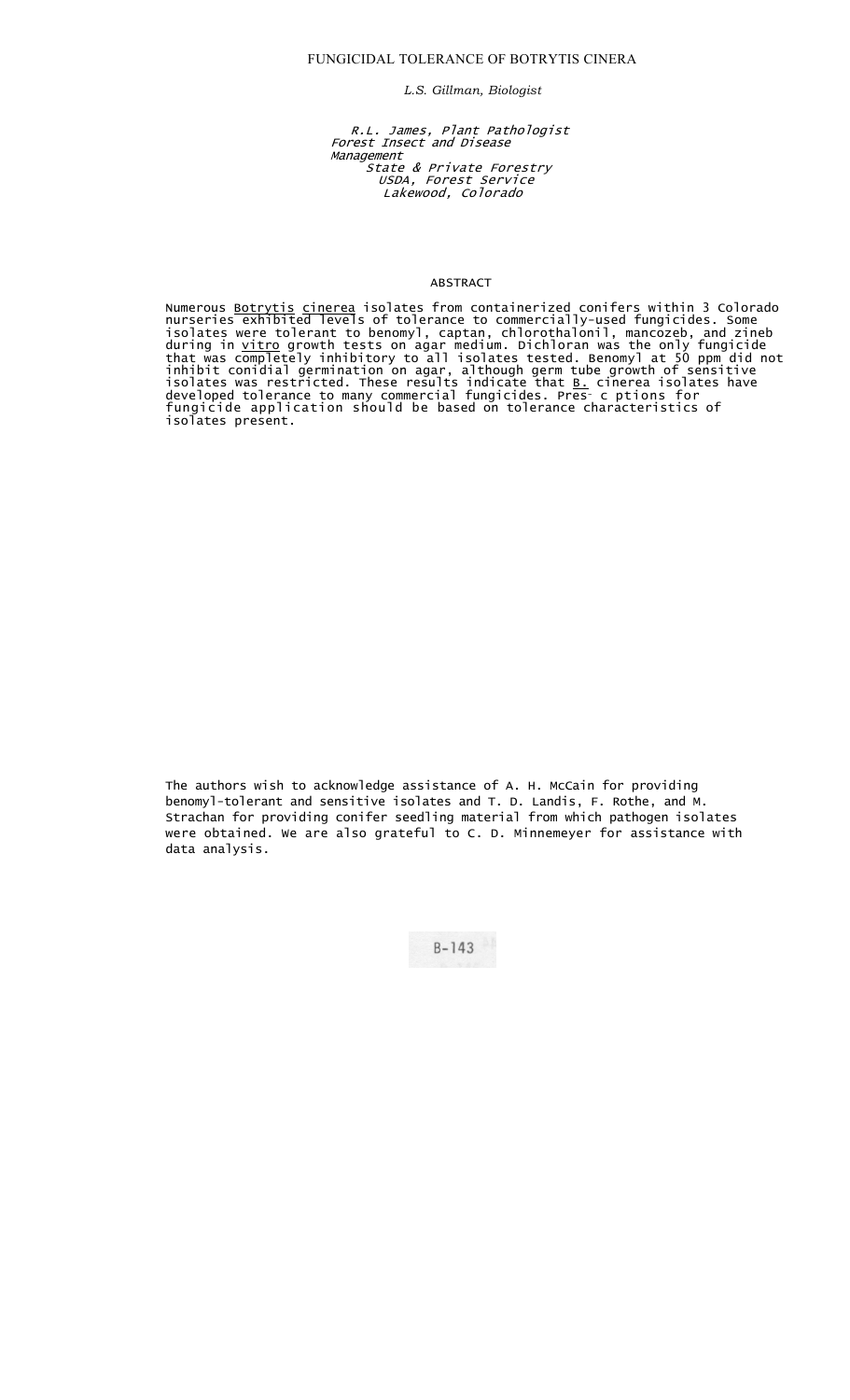Botrytis cinerea Fr. is an important pathogen on numerous crops grown within greenhouses 16, 19). Recent investigations at the Colorado Hydroponics Nursery (Lyons, Colorado) indicated widespread mortality of containerized lodgepole pine (Pinus contorta) in greenhouses caused by the pathogen. Bi-weekly benomyl application through overhead sprinkling systems did not control the disease. Significant mortality (20%) occurred in spite of fungicidal treatment.

Previous reports (7, 15, 16, 21) have identified benomyl-tolerant B. cinerea strains. Tests were conducted to determine if benomyl-tolerant strains of the fungus occurred within Colorado nurseries where the chemical was routinely used. In order to provide growers with alternative fungicide options, other commonlyused fungicides were also tested for tolerance by B. cinerea.

## METHODS AND MATERIALS

The fungus was isolated from containerized conifer seedlings in 3 Colorado greenhouses: Colorado Hydroponics (Lyons), Colorado State Forest Service Nursery (Fort Collins), and U. S. Forest Service, Mt. Sopris Tree Nursery (Carbondale). Twenty-eight isolates were obtained from necrotic lesions on lodgepole pine, Scots pine (Pinus sylvestris), Engelmann spruce (Picea engelmanii) and blue spruce (Picea pungens) which were selected from locations throughout the greenhouses. Two isolates from California redwood (Sequoia sempervirens) seedlings, one known to be tolerant to benomyl and the other known to be benomyl-sensitive, were used for reference in each of 4 tests.

Growth tests -- Tolerance to fungicides was determined by assessing growth of B. cinerea isolates over the surface of potato dextrose agar (PDA) amended with fungicides. Benomyl was ground with a mortar and pestle and all fungicides dissolved in distilled water prior to incorporation into agar. Petri plates (100 mm diam.) with 25 ml of media were inoculated with an 8 mm plug of mycelium from the advancing edge of 4-day-old colonies. Each treatment was replicated 3 (Test 1) or 4 (Tests 2 & 3) times and plates incubated in the dark at about 25° C. After 6 days (14 days for isolate 78-19) fungal growth across the plates was measured. Data were analyzed using Tukey's test for multiple comparison of treatment means.

Test 1 - The following fungicides, mixed in PDA at 50 ppm active ingredient (a.i.), were used to test tolerance of 9 B. cinerea isolates:

| Generic Name                                                                                                                             | Name<br><i>r</i> ade                                                                                                                 | Manufacturer                                                                                           |
|------------------------------------------------------------------------------------------------------------------------------------------|--------------------------------------------------------------------------------------------------------------------------------------|--------------------------------------------------------------------------------------------------------|
| benomy <sub>1</sub><br>1.<br>2.<br>benomyl<br>3.<br>dichloran<br>4.<br>captan<br>$5.$<br>chlorothalonil<br>6.<br>mancozeb<br>7.<br>zineb | Benlate<br>Benomy1<br>75 W.P.<br>Botran<br>50 W.P.<br>Captan<br>(K)<br>Daconil<br>2787<br>$M - 45$<br>Dithane<br>$Z - 78$<br>Dithane | Dupont<br>Fertilome<br>Tuco (Upjohn)<br>Stauffer<br>Diamond Shamrock<br>Rohm and Haas<br>Rohm and Haas |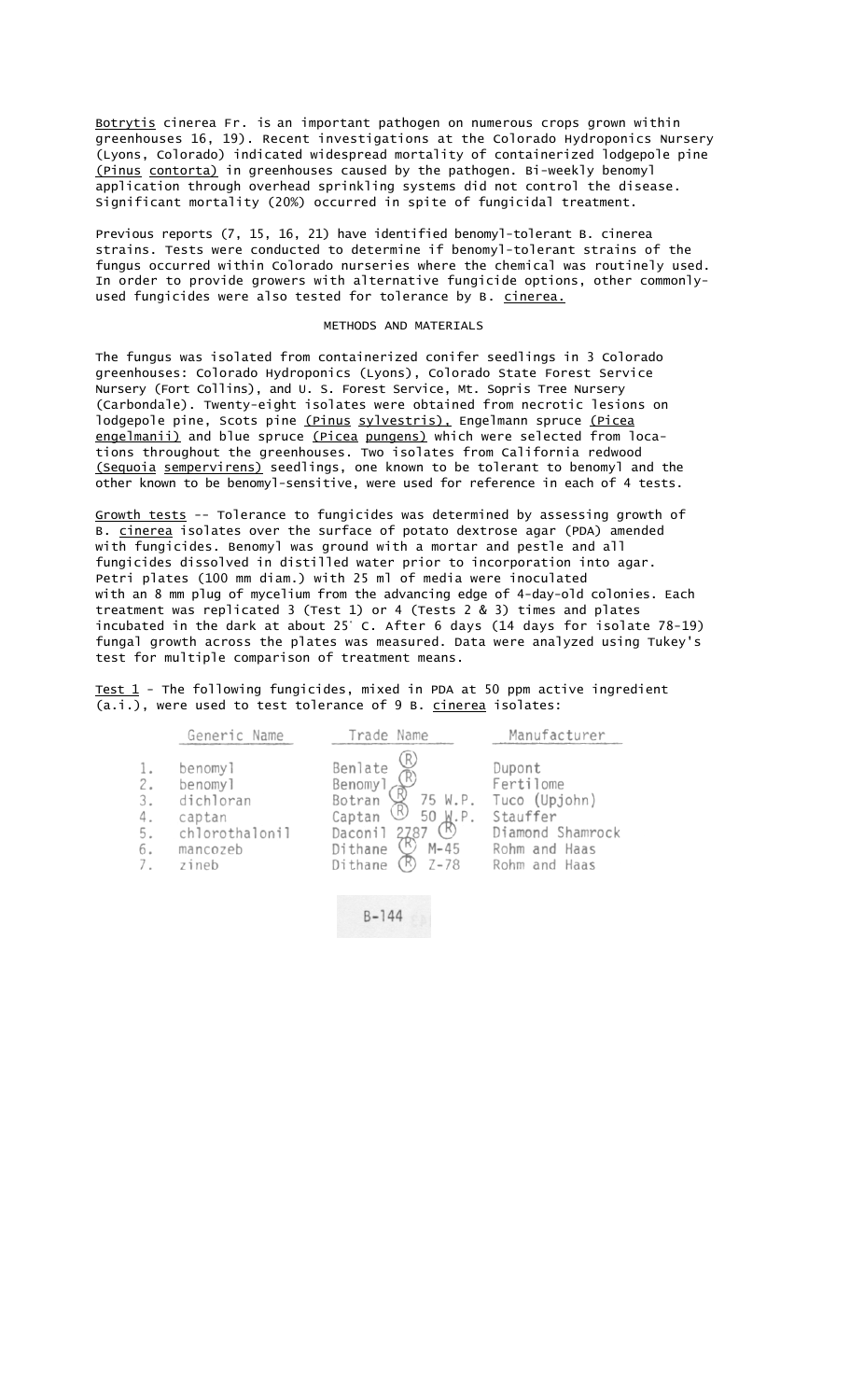Isolates tested included 7 from Colorado Hydroponics and benomyl-sensitive (78-18) and tolerant (78-19) isolates from California. Benomyl was added to the media before autoclaving; the other fungicides were added to cooled media.

Test 2 - Benomyl tolerance of 30 B. cinerea isolates was evaluated. Isolates tested included 18 from Colorado Hydroponics, 3 from Colorado State Forest Service, 7 from Mt. Sopris, and the 2 California reference isolates. Benomyl at 50 ppm a.i. from 2 manufacturers (Dupont and Dexol) added to PDA either before or after autoclaving was used in this test.

Test 3 - This test assessed responses of B. cinerea to 3 fungicides at different concentrations. The fungicides and concentrations used were:

|    | Generic Name   | Trade Name                    | Manufacturer        | Concentration                               |
|----|----------------|-------------------------------|---------------------|---------------------------------------------|
|    | benomy1        | Benlate ®                     | Dupont              | 5.0, 15.8, 50.0,<br>158.0, & 500.0 ppm a.i. |
| 2. | dichloran      | Botran <sup>(R)</sup><br>75 W | Tuco<br>(Upjohn)    | 5.0, 15.8, 8.50.0<br>ppm a.i.               |
|    | chlorothalonil | Daconil <sup>2</sup>          | Diamond<br>Shamrock | 5.0, 500, 85000<br>ppm a.i.                 |

Three isolates chosen for their range of benomyl tolerance from each of the 3 nurseries plus the 2 California reference isolates were evaluated in this test. All fungicides were added to PDA after autoclaving.

Conidial germination tests -- Conidia were harvested from B. cinerea cultures growing on PDA by flooding petri plates with 10 ml distilled water and agitating spores with a sterilized camel's hair paintbrush. Cultures were either 6-days-old (Isolate group I - Table 3) or one-month-old (Isolate group II) at the time of spore harvest. Spore suspensions were passed through double layers of cheesecloth to remove mycelial fragments and 1:10 dilutions made with distilled water. Approximately 0.5 ml spore suspension was added to each test plate and spread uniformly over the agar surface with a sterilized glass rod.

Effects of benomyl on conidial germination were determined for B. cinerea isolates. For each isolate, one control and two benomyl plates, each with PDA amended with 50 ppm of the fungicide, were used. After 24 hours incubation at about 240 C, 300 randomly-chosen conidia on each plate were examined under the compound microscope. Percentage germination on PDA and benomyl-amended media was compared using a one-way analysis of variance.

#### RESULTS

#### Growth tests

Test 1 - Benomyl tolerance and susceptibility of the California reference isolates (78-19, 78-18) were confirmed in this test (Table 1). Of the 7 Colorado Hydroponics isolates tested, two (78-11, 78-12) showed high levels of tolerance to benomyl, two (78-1, 78-13) were intermediate in response,

 $B - 145$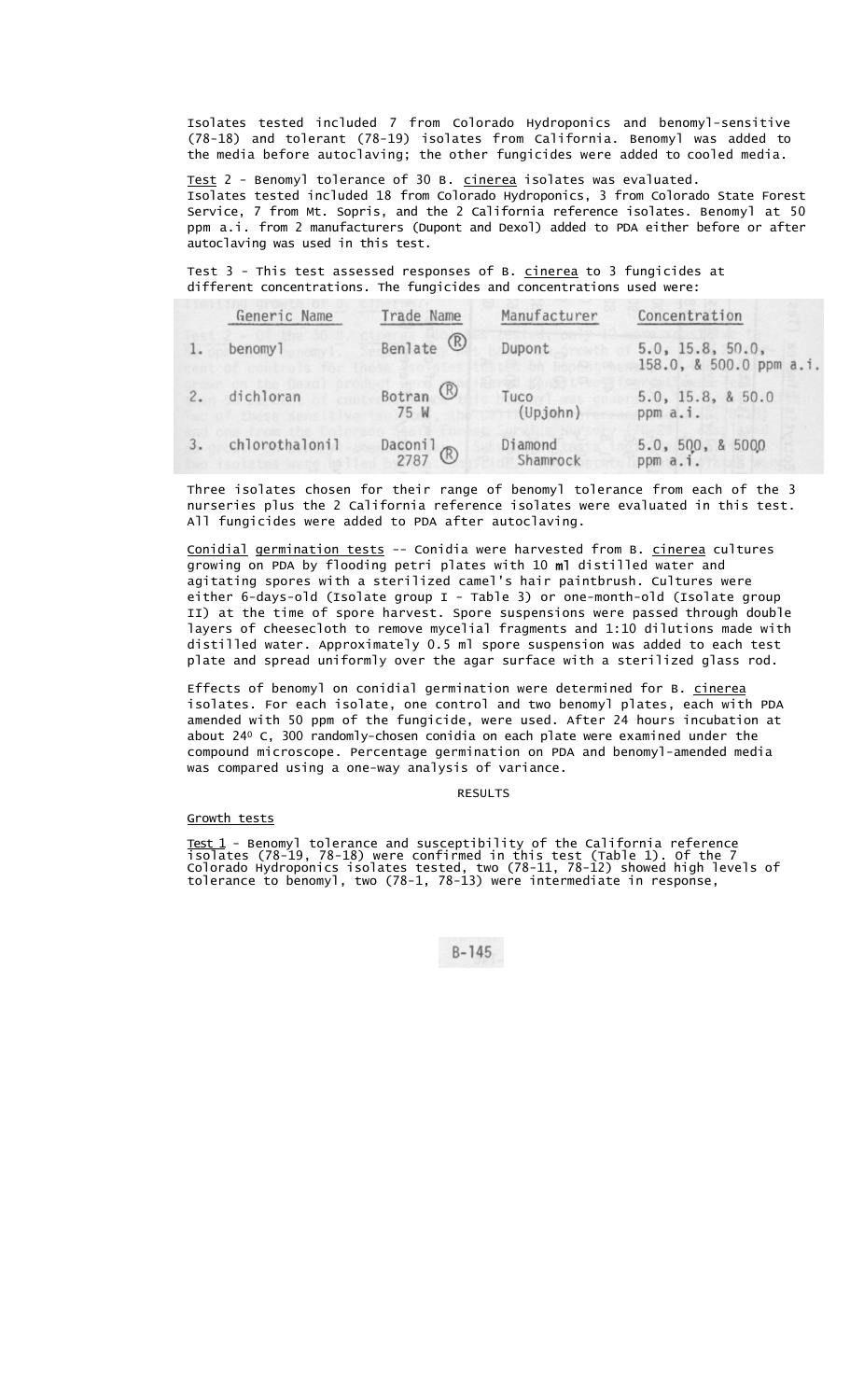|                      |            | Botrytis cinerea Isolates |                      |          |          |                |                |           |           |  |  |
|----------------------|------------|---------------------------|----------------------|----------|----------|----------------|----------------|-----------|-----------|--|--|
| Fungicide            | California | D                         | Colorado Hydroponics |          |          |                |                |           |           |  |  |
| Treatment            | 78-18      | $78 - 19$                 | $78 - 1$             | $78 - 4$ | $78 - 6$ | $78 - 7$       | $78 - 11$      | $78 - 12$ | $78 - 13$ |  |  |
| Control              | 100 A      | 100 A                     | 100 A                | 100 A    | 100 A    | 100 A          | 100 A          | 100 A     | 100 A     |  |  |
| (Dupont)<br> Benomyl | 1 C        | 91 A                      | 17 BC                | 6 C      | 9 C      | 8 D            | 90 AB          | 98 A      | 46 BC     |  |  |
| Benomyl (Fertilome)  | 3 C        | 72 B                      | 31 B                 | 40 B     | 41 B     | 40 B           | 82 AB          | 122 B     | 74 AB     |  |  |
| Dichloran            | 0 C        | 1 D                       | 0 <sub>D</sub>       | 0 C      | 0 C      | 0 <sub>D</sub> | 0 <sub>D</sub> | 0 F       | $0$ D     |  |  |
| Captan               | 17B        | 67 B                      | 8 CD                 | 6 C      | 12 C     | 10 CD          | 9 D            | 16 E      | 8 CD      |  |  |
| Chlorothalonil       | 62 B       | 53 C                      | 23 BC                | 5 C      | 19 C     | 22 C           | 31 CD          | 71 D      | $7$ CD    |  |  |
| Mancozeb             | 51 B       | 99 A                      | 47 A                 | 47 B     | 49 B     | 40 B           | 62 BC          | 104 A     | 55 B      |  |  |
| Zineb                | 101 A      | 101 A                     | 96 A                 | 96 A     | 99 A     | 97 A           | 62 A           | 164 C     | 99 A      |  |  |

#### Fungicidal effects on growth of Botrytis cinerea (Test 1). <sup>a</sup> TABLE 1

**B-146** 

Fungicide concentration = 50 ppm a.i.; growth expressed as percent of control. Within each isolate, means followed by the same capital letter are not significantly different ( $P = 0.05$ ) using Tukey's Test for Multiple Comparisons.

 $b$ 

a

California reference isolates: 78-18 = benomyl sensitive

 $78-19$  = benomyl tolerant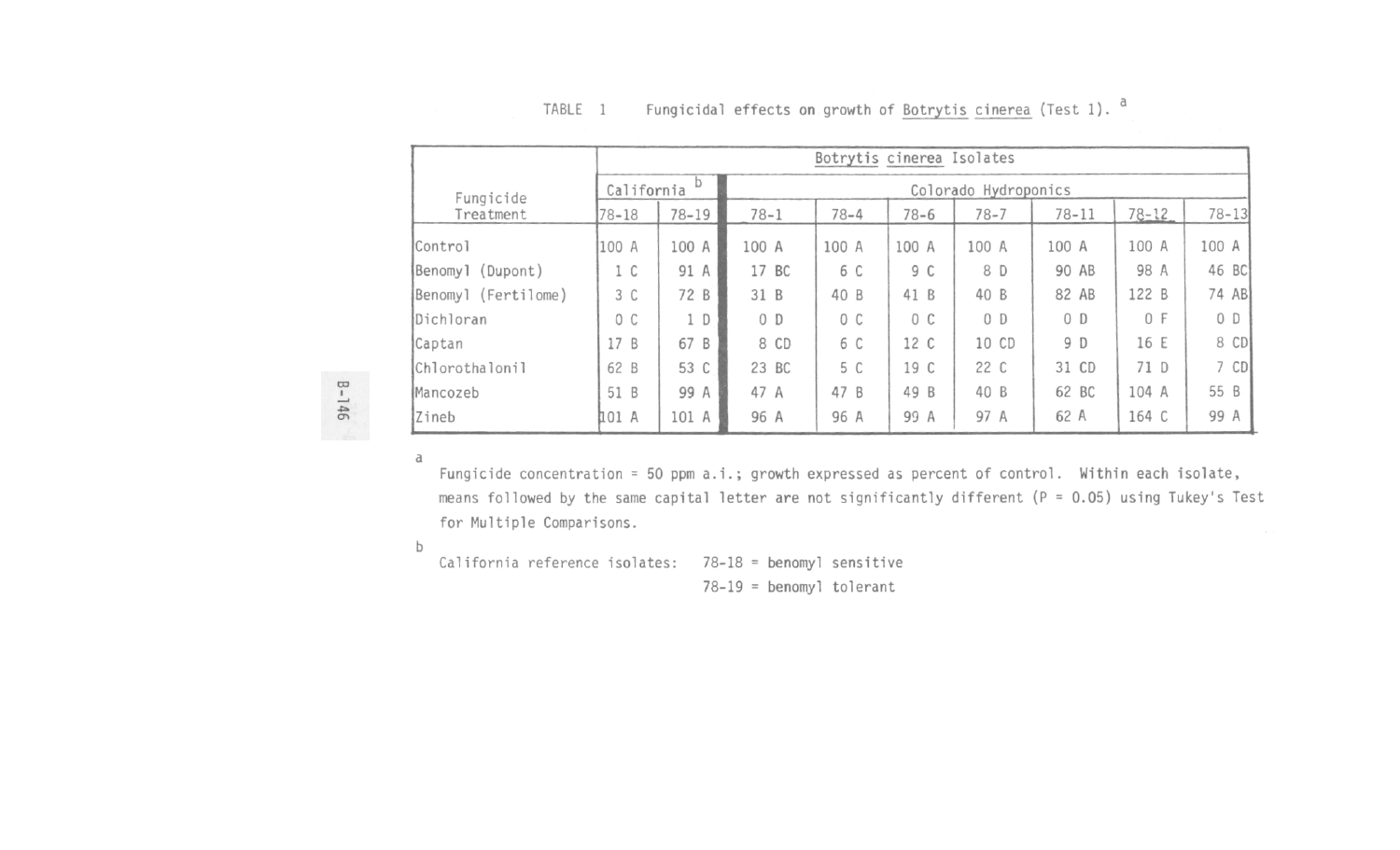and three (78-4, 78-6, 78-7) were sensitive as evidenced by little growth over the benomyl-amended agar. Response to the two types of benomyl used (Dupont and Fertilome) was significantly different in 5 of the 7 Colorado isolates tested. One isolate (78-19) was more tolerant of Dupont benomyl; whereas, others (78-4, 78-6, 78-7, 78-12) showed greater tolerance to Fertilome benomyl.

Of all the fungicides tested, dichloran was the only one for which no tolerance was shown (Table 1). At least some degree of tolerance to all other fungicides was evident. Tolerance of individual isolates to more than one fungicide was common. The least effective fungicides were zineb and mancozeb; chlorothalonil was effective against only two isolates (78-4, 78-13). Next to dichloran, captan was the most effective fungicide in limiting growth of B. cinerea.

<u>Test 2</u> - Of the 30 B. <u>cinerea</u> isolates tested, only 12 were sensitive to 50 ppm a.i. benomyl. Sensitivity was based on growth of less than 25 percent of controls for those isolates tested on Dupont benomyl. Isolates grown on the Dexol product were considered sensitive if growth was less than 50 percent of controls since this benomyl was generally less restrictive. Two of these sensitive isolates, the California reference isolate (78-18) and one from the Colorado State Forest Service Nursery (78-29), displayed no growth on benomyl-amended agar. Subsequent tests indicated that these two isolates were killed by the fungicide. The most tolerant isolates were those from Mt. Sopris Nursery, all of which grew rapidly and were not inhibited by benomyl.

There was no difference in growth response to benomyl added before or after autoclaving.

Test 3 - Results of this test (Table 2) re-confirmed benomyl tolerance and susceptibility of the California reference isolates (78-18, 78-19). Increasing benomyl concentration resulted in greater sensitivity in all isolates tested. Isolates sensitive at low concentrations (78-18, 78-29) remained sensitive throughout the range of concentration. Most significant differences in growth among treatments occurred at the higher benomyl concentrations (158.0 and 500.0 ppm a.i.).

All isolates were sensitive to dichloran at all concentrations tested. Increasing fungicide concentrations usually did not significantly alter growth responses.

Sensitivity to chlorothalonil generally increased with greater fungicide concentration. Ten of the 11 isolates tested were tolerant to the fungicide at 5.0 ppm a.i. Significant increases in growth sensitivity usually occurred between fungicide treatments of 5.0 ppm and the higher concentrations (50.0 and 500.0 ppm a.i.). Most isolates displayed tolerance to both benomyl and chlorothalonil. Some (78-18, 78-29) were sensitive to benomyl and tolerant to chlorothalonil, whereas, another isolate (78-27) was tolerant to benomyl and sensitive to chlorothalonil.

Conidial germination tests -- Benomyl did not restrict initial conidial germination of the B. <u>cinerea</u> isolates tested (Table 3). In fact, 6 of the isolates showed significantly greater germination in the benomyl-amended agar.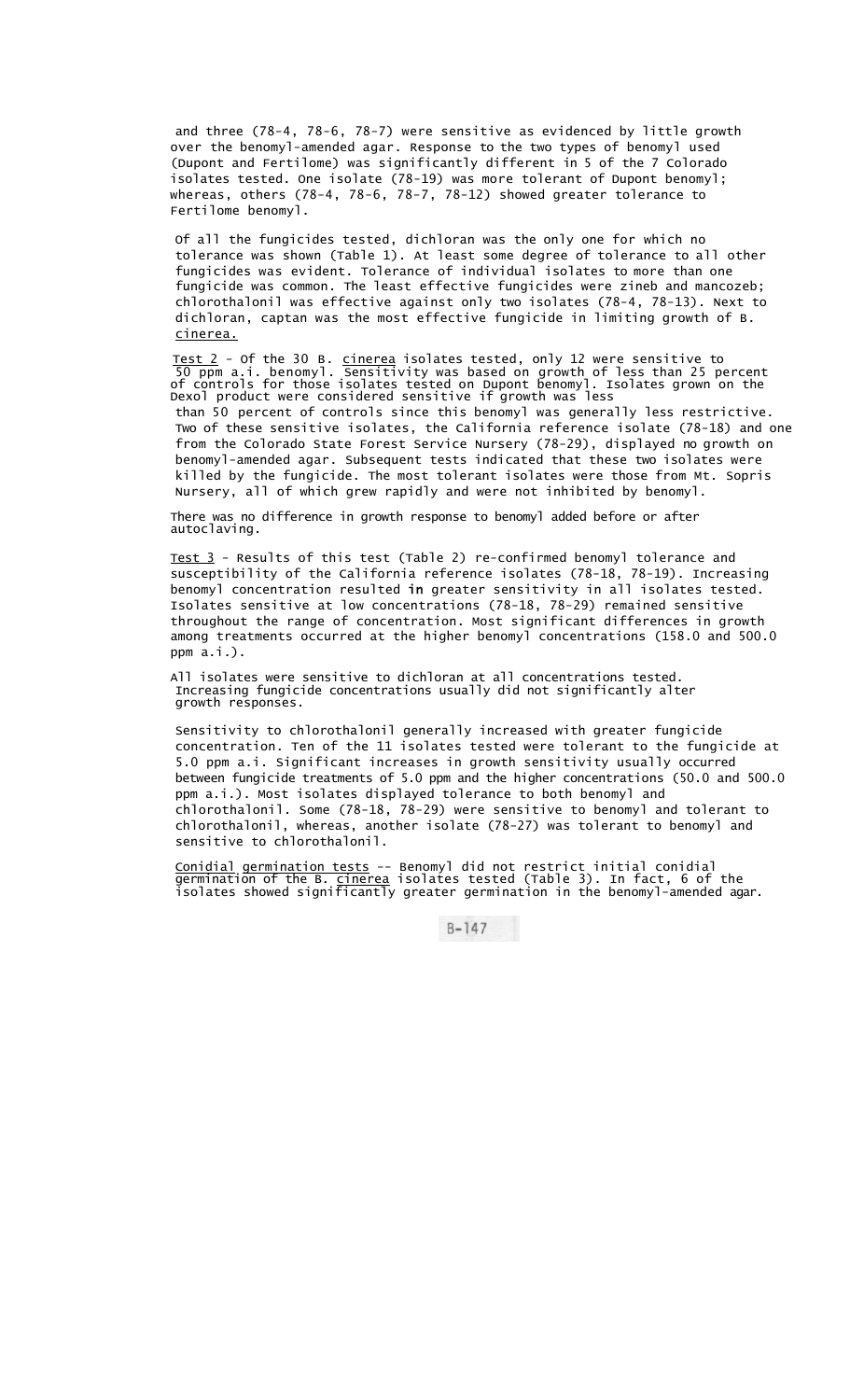|                |                |                 |           |                      |          |                      | $-0.700$ $-0.0000$ $-0.0000$ |           |            |           |           |        |
|----------------|----------------|-----------------|-----------|----------------------|----------|----------------------|------------------------------|-----------|------------|-----------|-----------|--------|
| Fungicide      | Conc.<br>(ppm) | b<br>California |           | Colorado Hydroponics |          | Colo. St. For. Serv. |                              |           | Mt. Sopris |           |           |        |
| Treatment      |                | $78 - 18$       | $78 - 19$ | $78 - 1$             | $78 - 4$ | $78 - 11$            | $78 - 20$                    | $78 - 27$ | $78 - 29$  | $78 - 36$ | $78 - 38$ | 78-39  |
| Control        | $\,$           | 100 A           | 100 A     | 100 A                | 100 A    | 100 A                | 100 AB                       | 100 A     | 100 A      | 100 AB    | 100 A     | 100 AB |
|                | 5.0            | 3 EF            | 63 BC     | 98 A                 | 76 B     | 96 A                 | 107 A                        | 104 A     | 2 E        | 102 A     | 101 A     | 103 A  |
|                | 15.8           | 2 EF            | 69 AB     | 48 C                 | 13 D     | 110 A                | 97 AB                        | 102 A     | 1 EF       | 82 C      | 100 A     | 99 AB  |
|                | 50.0           | 3 EF            | 83 AB     | 9 F                  | 4 D      | 92 A                 | 98 AB                        | 96 A      | 2 EF       | 86 BC     | 93 B      | 96 B   |
|                | 158.0          | 1 EF            | 59 BCD    | 3 F                  | 4 D      | 65 B                 | 77 BC                        | 81 B      | 1 EF       | 64 D      | 63 C      | 62 C   |
|                | 500.0          | 0 F             | 26 DE     | 3 F                  | 1 D      | 33 CD                | 61 C                         | 48 C      | 0 F        | 47 EF     | 43 E      | 45 E   |
|                | 5.0            | 7 E             | 6 E       | 11 EF                | 10 D     | 7 E                  | 11 E                         | 7 DE      | 6 E        | 10 G      | 2 F       | 7 G    |
| Dichloran      | 15.8           | 1 EF            | 2 E       | 0 F                  | $O$ $D$  | 0 E                  | 0 E                          | 0 E       | 1 EF       | 0 G       | 0 F       | $1$ H  |
|                | 50.0           | 2 EF            | 2 E       | 3 F                  | 3 D      | 1 E                  | 1 E                          | 13 D      | 2 EF       | 1 G       | 6 F       | 1 H    |
|                | 5.0            | 54 D            | 46 CD     | 73 B                 | 77 B     | 43 C                 | 44 D                         | 11 DE     | 50 B       | 60 DE     | 58 C      | 61 C   |
| Chlorothalonil | 50.0           | 30 C            | 53 BCD    | 42 CD                | 44 C     | 16 DE                | 9 E                          | 9 DE      | 30 C       | 41 F      | 57 D      | 52 D   |
|                | 500.0          | 18 B            | 31 DE     | 28 DE                | 35 C     | 12 E                 | 11 E                         | 6 DE      | 22 D       | 38 F      | 41 E      | 39 F   |

Botrytis cinerea Isolates

Effects of benomyl, dichloran and chlorothalonil on growth of Botrytis cinerea (Test 3). <sup>a</sup>

 $\rm{a}$ 

Growth expressed as percent of control. Within each isolate for all fungicide treatments, means followed by the same capital letter are not significantly different ( $P = 0.05$ ) using Tukey's Test for Multiple Comparisons.

 $b$ 

California reference isolates:  $78-18 =$  benomyl sensitive<br> $78-19 =$  benomyl tolerant

TABLE 2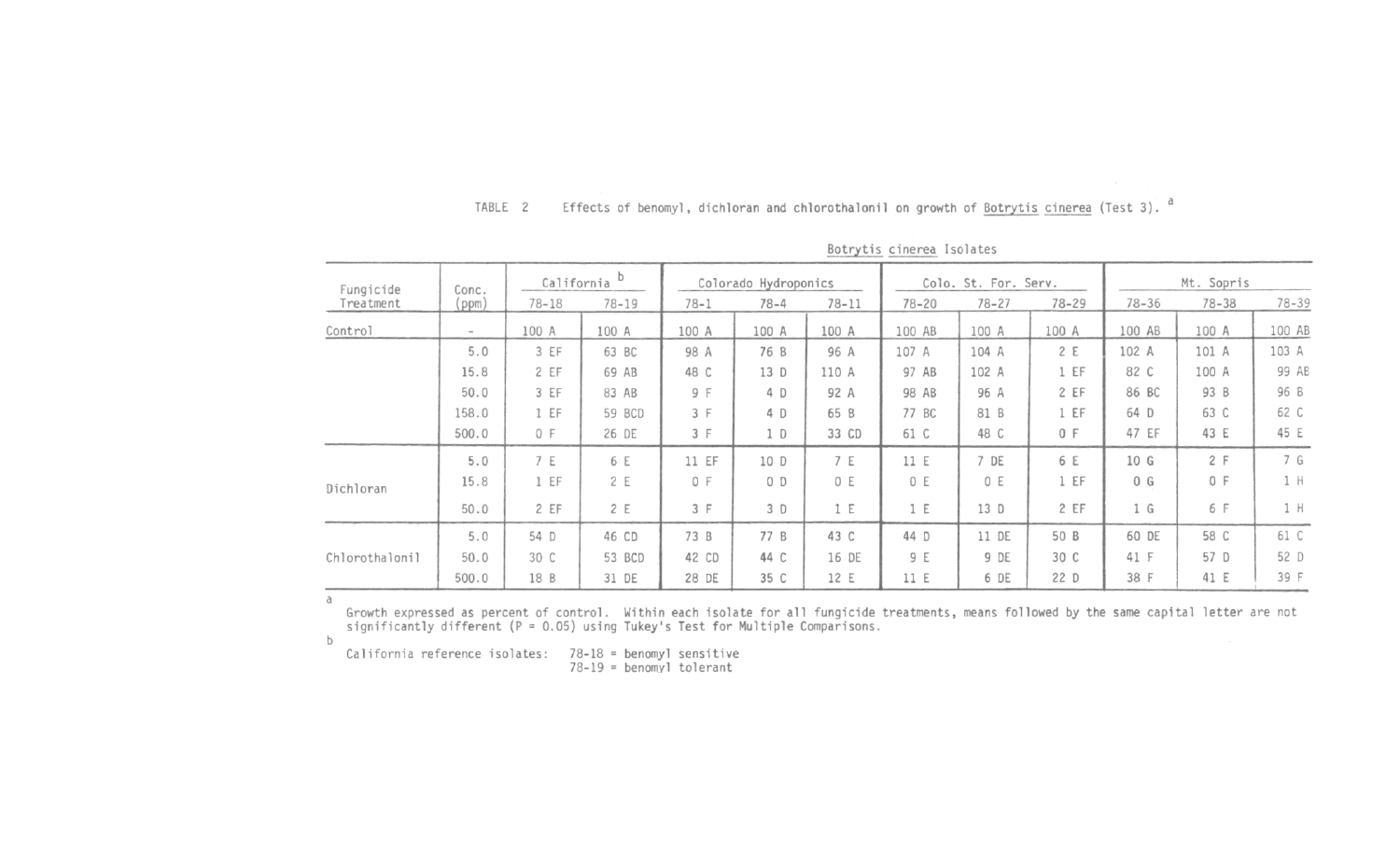| Isolate                            |                                                                                                                                                                                        |              | Percentage Germination                                                                                                                                                                                                                          |            |           | Benomy1<br>Tolerance |
|------------------------------------|----------------------------------------------------------------------------------------------------------------------------------------------------------------------------------------|--------------|-------------------------------------------------------------------------------------------------------------------------------------------------------------------------------------------------------------------------------------------------|------------|-----------|----------------------|
| Group <sup>d</sup>                 | Isolate                                                                                                                                                                                | Þ<br>Control | Benomyl (500 ppm) C                                                                                                                                                                                                                             | F values d |           | Class <sup>e</sup>   |
|                                    | $78 - 1$                                                                                                                                                                               | 87.7         | 87.0                                                                                                                                                                                                                                            | 0.12       | <b>NS</b> |                      |
|                                    | $78 - 11$                                                                                                                                                                              | 95.2         | 95.2                                                                                                                                                                                                                                            | 0.00       | <b>NS</b> | Τ                    |
|                                    | $78 - 18$                                                                                                                                                                              | 91.6         | 96.8                                                                                                                                                                                                                                            | 58.43      | ***       | S                    |
|                                    | 78-20                                                                                                                                                                                  | 93.6         | 95.6                                                                                                                                                                                                                                            | 5.18       | $\ast$    | т                    |
| I                                  | $78 - 27$                                                                                                                                                                              | 95.8         | 96.9                                                                                                                                                                                                                                            | 1.77       | <b>NS</b> | T                    |
|                                    | $78 - 29$                                                                                                                                                                              | 93.5         | 93.7                                                                                                                                                                                                                                            | 0.30       | <b>NS</b> | S                    |
|                                    | $78 - 36$                                                                                                                                                                              | 93.3         | 94.8                                                                                                                                                                                                                                            | 0.56       | <b>NS</b> | T                    |
|                                    | $78 - 38$                                                                                                                                                                              | 93.2         | 95.6                                                                                                                                                                                                                                            | 9.83       | $***$     | T                    |
|                                    | $78 - 39$                                                                                                                                                                              | 79.5         | 80.4                                                                                                                                                                                                                                            | 0.12       | ΝS        | Τ                    |
| Average                            | (Isolate Group I)                                                                                                                                                                      | 91.5         | 92.9                                                                                                                                                                                                                                            |            |           |                      |
|                                    | $78 - 2$                                                                                                                                                                               | 58.4         | 57.5                                                                                                                                                                                                                                            | 0.08       | <b>NS</b> | Τ                    |
|                                    | $78 - 3$                                                                                                                                                                               | 84.2         | 92.3                                                                                                                                                                                                                                            | 10.46      | $**$      | S                    |
| $\mathbb{I}$                       | $78 - 4$                                                                                                                                                                               | 85.1         | 94.0                                                                                                                                                                                                                                            | 43.04      | ***       | S                    |
|                                    | $78 - 7$                                                                                                                                                                               | 77.3         | 96.3                                                                                                                                                                                                                                            | 107.89     | ***       | S                    |
|                                    | $78 - 16$                                                                                                                                                                              | 54.1         | 54.9                                                                                                                                                                                                                                            | 0.48       | ΝS        | Τ                    |
| Average                            | (Isolate Group II)                                                                                                                                                                     | 71.8         | 79.0                                                                                                                                                                                                                                            |            |           |                      |
| a<br>$\mathbf b$                   | Isolate Groups:                                                                                                                                                                        |              | I = from six-day-old cultures<br>$II = from one-month-old cultures$<br>Average values from 300 examined spores                                                                                                                                  |            |           |                      |
| $\mathbb{C}$                       |                                                                                                                                                                                        |              | Average values from 600 examined spores                                                                                                                                                                                                         |            |           |                      |
| d<br>ΝS<br>$^{\star}$<br>**<br>*** | $\frac{\partial \mathcal{L}(\mathbf{r})}{\partial \mathcal{L}(\mathbf{r})} = \frac{\partial \mathcal{L}(\mathbf{r})}{\partial \mathcal{L}(\mathbf{r})}$<br>$\equiv$<br>$=$<br>$\equiv$ |              | Based on one-way analysis of variance comparing control and benomyl treatments<br>Not statistically significant<br>Statistically significant ( $P = 0.10$ )<br>Statistically significant $(P = 0.05)$<br>Statistically significant $(P = 0.01)$ |            |           |                      |
| e                                  |                                                                                                                                                                                        |              | T = benomyl tolerant based on growth of germ tubes over agar surface<br>S = benomyl susceptible based on germ tube lysis and restricted growth                                                                                                  |            |           |                      |

TABLE 3 Effects of benomyl on germination of Botrytis cinerea conidia.

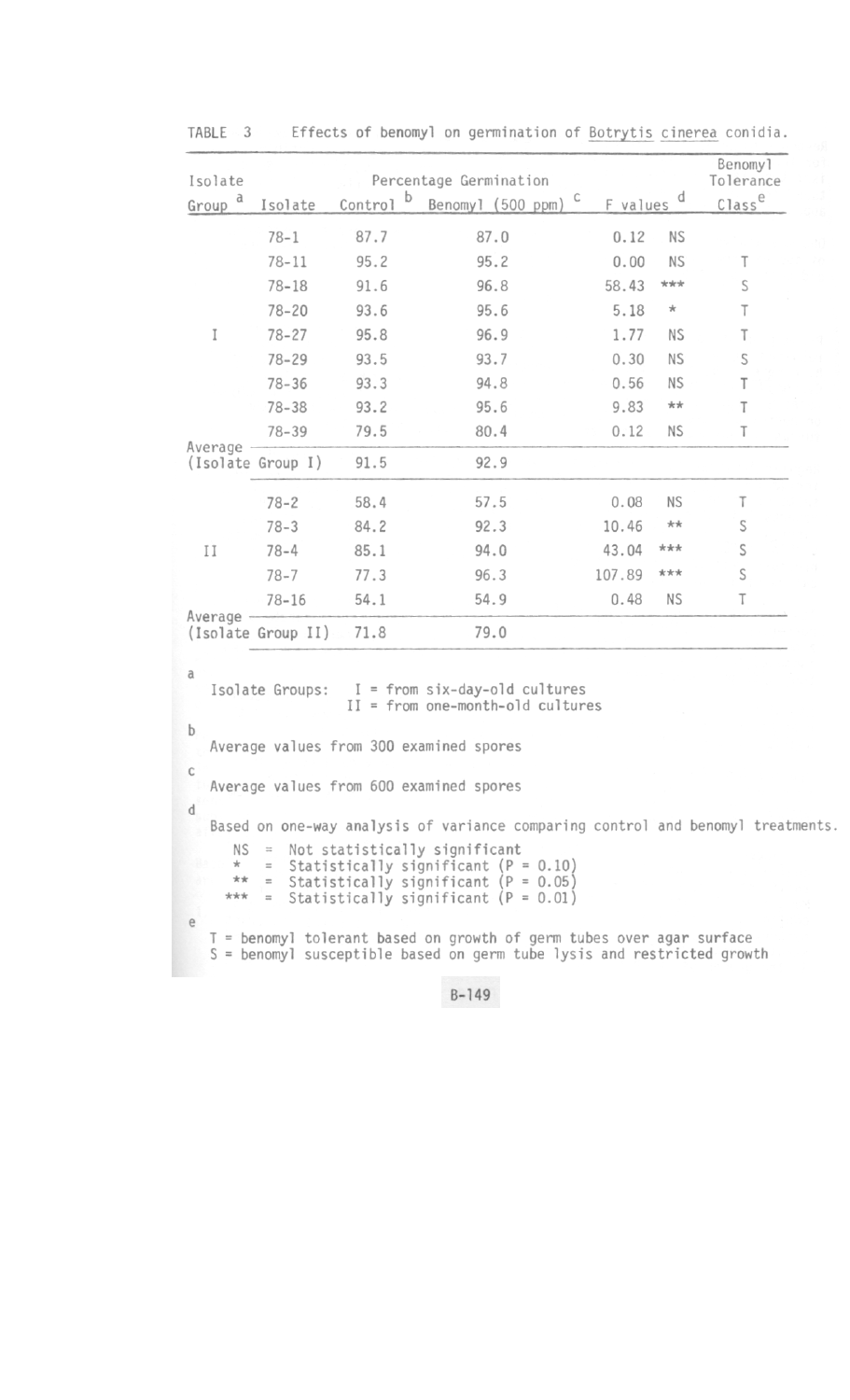Response of germ tubes after initial emergence provided additional evidence for fungicide tolerance. Germ tubes from spores of benomyl-susceptible isolates (Table 3) often lysed or wrapped around the spore, whereas, germ tubes from benomyl-tolerant isolates grew over the agar surface with no apparent inhibition.

One-way analysis of variance indicated that significantly greater percentage of spores from six-day-old cultures germinated than spores from one-month old cultures. Isolates varied in germinability.

### DISCUSSION

Production of forest tree seedlings in containers within greenhouses has resulted in the development of problems from facultative pathogens such as B. cinerea (16, 19). Trees grown under these conditions are often crowded. Overhead irrigation increases the problem by maintaining high humidity necessary for development of B. cinerea. The fungus usually is a saprophyte on necrotic tissue (6, 13, 141; however, under greenhouse conditions the fungus may become parasitic and attack live plant tissues (16).

Regular application of fungicides, usually incorporated into overhead irrigation, have been used to control  $B.$  cinerea in greenhouses (19). In spite of these preventative measures, there are an increasing number of reports indicating fungicidal tolerance of the fungus. For example, B. cinerea isolates have been reported tolerant to benomyl (15, 16, 21) and dichloran (22). This tolerance may be due in part to the intense selection pressure exerted on resident populations of the pathogen by heavy application of a single fungicide.

Isolates of B. cinerea obtained from conifer seedlings at three Colorado nurseries were tolerant to benomyl, captan, chlorothalonil, mancozeb, and zineb when exposed on PDA-amended media. Only a small percentage of the isolates tested were sensitive to benomyl which was the most commonly used fungicide by the nurseries.

At Colorado Hydroponics Nursery, the first crop of conifers within specific greenhouses had B. cinerea strains tolerant to benomyl. Benomyl was not applied to the previous crop (tomatoes) within these greenhouses.

Application of benomyl at the Colorado State Forest Service Nursery has been common on many conifers for a number of years. Losses due to B. cinerea have occurred at low levels. Three of the 4 isolates tested from This-nursery displayed benomyl tolerance.

B. cinerea isolates from Mt. Sopris Nursery were obtained from the second conifer crop grown in a new greenhouse. Although no losses were noted in the first crop, benomyl was routinely applied as a precautionary measure. Mortality of scattered trees was found in the second crop in spite of continued benomyl application. All B. cinerea isolates tested from this nursery displayed benomyl tolerance, which indicates that either tolerant strains were present in the field or that tolerance was rapidly developed in the greenhouse within a year.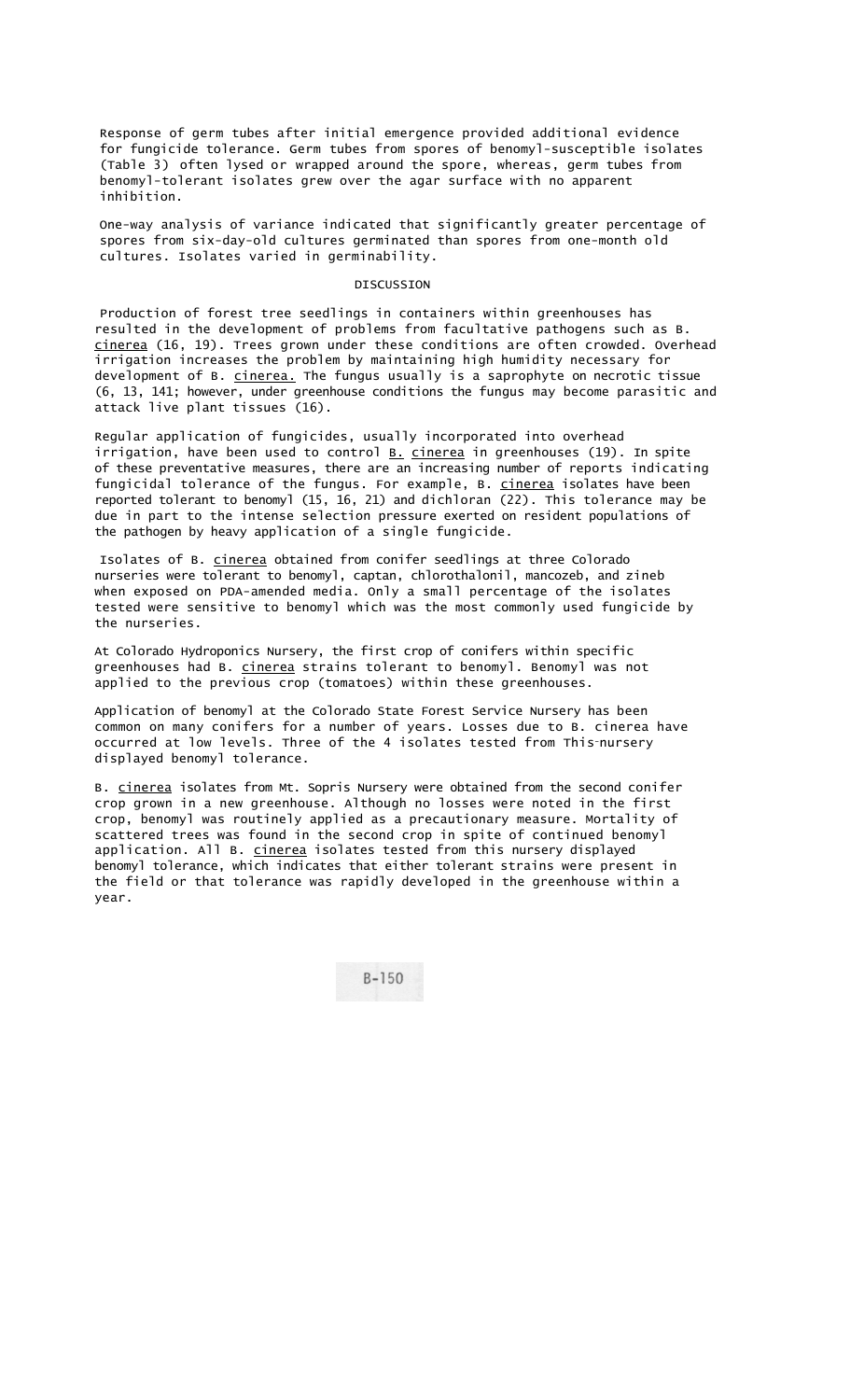Some B. cinerea isolates were tolerant to more than one fungicide. Multiplefungicide tolerance by this and other fungi has been previously reported (1, 22). However, other reports (2, 3, 8, 18, 20) emphasize that fungi tolerant to one fungicide are often susceptible to other chemicals.

All isolates tested were sensitive to dichloran, even at low concentrations. No field resistance to dichloran has been reported for <u>Botrytis</u> spp. (17); although, there is one report (10) of resistance developed by **Sclerotium** cepivorum on onions. This fungicide provides a possible alternative for B. cinerea control in Colorado nurseries. However, use of a single fungicide is disc uraged due to the rapid development of tolerance exhibited by the pathogen (16, 9).

The performance of chlorothalonil was disappointing compared to its reported effectiveness on B. squamosa (11) and Cercospora arachidicola (9) strains tolerant to benomyl. Although this fungicide has been recommended as an alternative to benomyl for B. cinerea control on containerized conifers (15), our results indicate that tolerance in fungus populations tested may preclude its usefulness in certain Colorado nurseries.

Captan was generally effective against the isolates tested. This nonsystemic organic compound has a history of good performance (17) and is often considered a viable alternative to benomyl and other systemic fungicides for which tolerance may develop (17, 18).

The stability of fungicidal tolerance exhibited by B. cinerea agrees with other reports (4, 16) and is indicative of a dominant genetic trait (5, 16).

Fungicide-tolerant strains displayed decreasing tolerance with increasing chemical concentration. This agrees with results found by other investigators (12, 16). On the other hand, sensitive isolates were restricted throughout the fungicide concentration spectrum. From a practical standpoint, heavy fungicide applications will probably have little effect in overcoming tolerance. Rather, such applications will most likely increase selection pressure and result in the development of more tolerant strains of the fungus.

Benzimidazole fungicides are believed to inhibit mycelial growth rather than fungal spore germination (23). Benomyl did not reduce conidial germination of  $B_L$ . cinerea isolates tested. Rather, the chemical affected germ tubes after emergence by causing lysis and abnormal growth in benomylsensitive isolates. Therefore, the fungicide probably limits infection subsequent to spore germination. Germ tube growth and development were not affected by benomyl in B. cinerea strains tolerant to the chemical.

Based on the results of this investigation, the following recommendations are made to reduce losses from B. <u>cinerea</u> on containerized conifer seedlings:

1. Promote cultural methods that are unfavorable to fungus buildup including greater aeration and spacing among seedlings, modification of watering schedules to reduce moisture retention on foliage, and sanitation practices to reduce potential inoculum.

 $B - 151$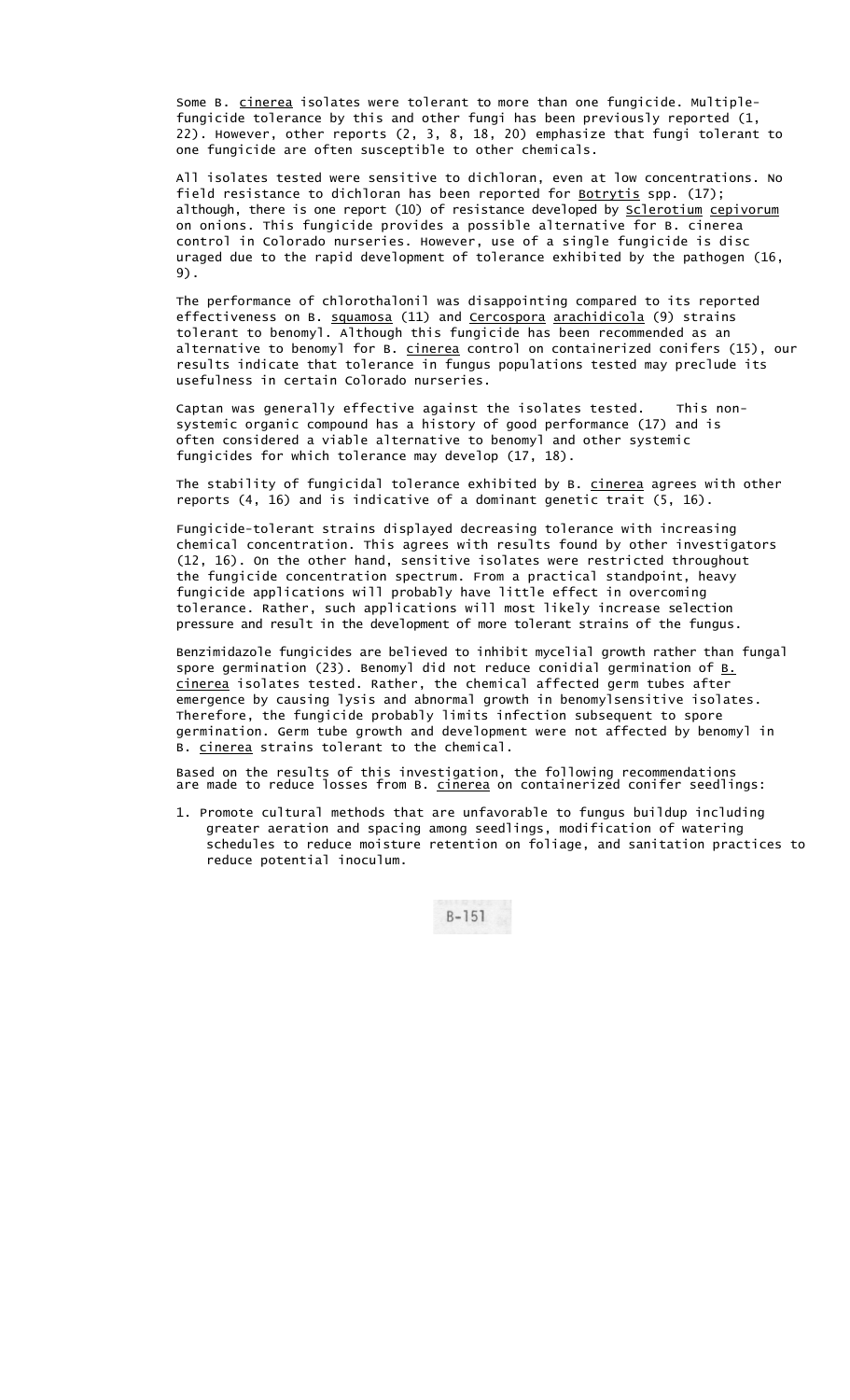- 2. Avoid the exclusive use of a single fungicide for extended periods and apply necessary chemicals at the lowest possible rates to achieve satisfactory control.
- 3. Rotate use of different fungicides and integrate chemicals with different modes of fungicidal action into schedules to avoid the possibility of multiple tolerance.
- 4. Establish and maintain a program to detect fungicidal tolerance by screening isolates on fungicide-amended agar. Such a program will provide necessary information for adjusting fungicide schedules.

This publication reports research involving pesticides. It does not contain recommendations for their use, nor does it imply that the uses discussed have been registered. All uses of pesticides must be registered by appropriate State and/or Federal agencies before they can be recommended.

CAUTION: Pesticides can be injurious to humans, domestic animals, desirable plants, and fish or other wildlife -- if they are not handled or applied properly. Use all pesticides selectively and carefully. Follow recommended practices for the disposal of surplus pesticides and pesticide containers.

# LITERATURE CITED

- 1. BARTELS-SCHOOLEY, J. and B. H. MAC NEILL. 1971. A comparison of the modes of action of three benzimidazoles. Phytopathology 61: 816-819.
- 2. BEN-YEPHET, Y., Y. HENIS, and A. DINOOR. 1974. Genetic studies on tolerance of carboxin and benomyl at the asexual phase of Ustilago hardei. Phytopathology 64: 51-56.
- 3. BERGER, R. D. 1973. Disease progress of Cercospora apii resistant to benomyl. Plant Dis. Reptr. 57: 837-840.
- 4. BOLLEN, G. J. and G. SCHOLTEN. 1971. Acquired resistance to benomyl and some other systemic fungicides in a strain of Botrytis cinerea in cyclamen. Neth. J. Plant Pathol. 77: 83-90.
- 5. DEKKER, J. 1976. Acquired resistance to fungicides. Ann. Rev. Phytopath. 14: 405-428.
- 6. HANCOCK, J. G. and J. W. LORBEER. 1963. Pathogenesis of Botrytis cinerea, B. squamosa, and B. allii on onion leaves. Phytopathology 53: 669-673
- 7. JARVIS, W. R. and A. J. HARGREAVES. 1973. Tolerance to benomyl in Botrytis cinerea and Penicillium corymbiferum. Plant Pathology 22: 139-141.
- 8. LAMBERT, D. H. and P. J. WUEST. 1975. Increased sensitivity to zineb for <u>Verticillium</u> malthousei strains tolerant to benomyl. Phytopathology 65: 637-638.

 $B - 152$